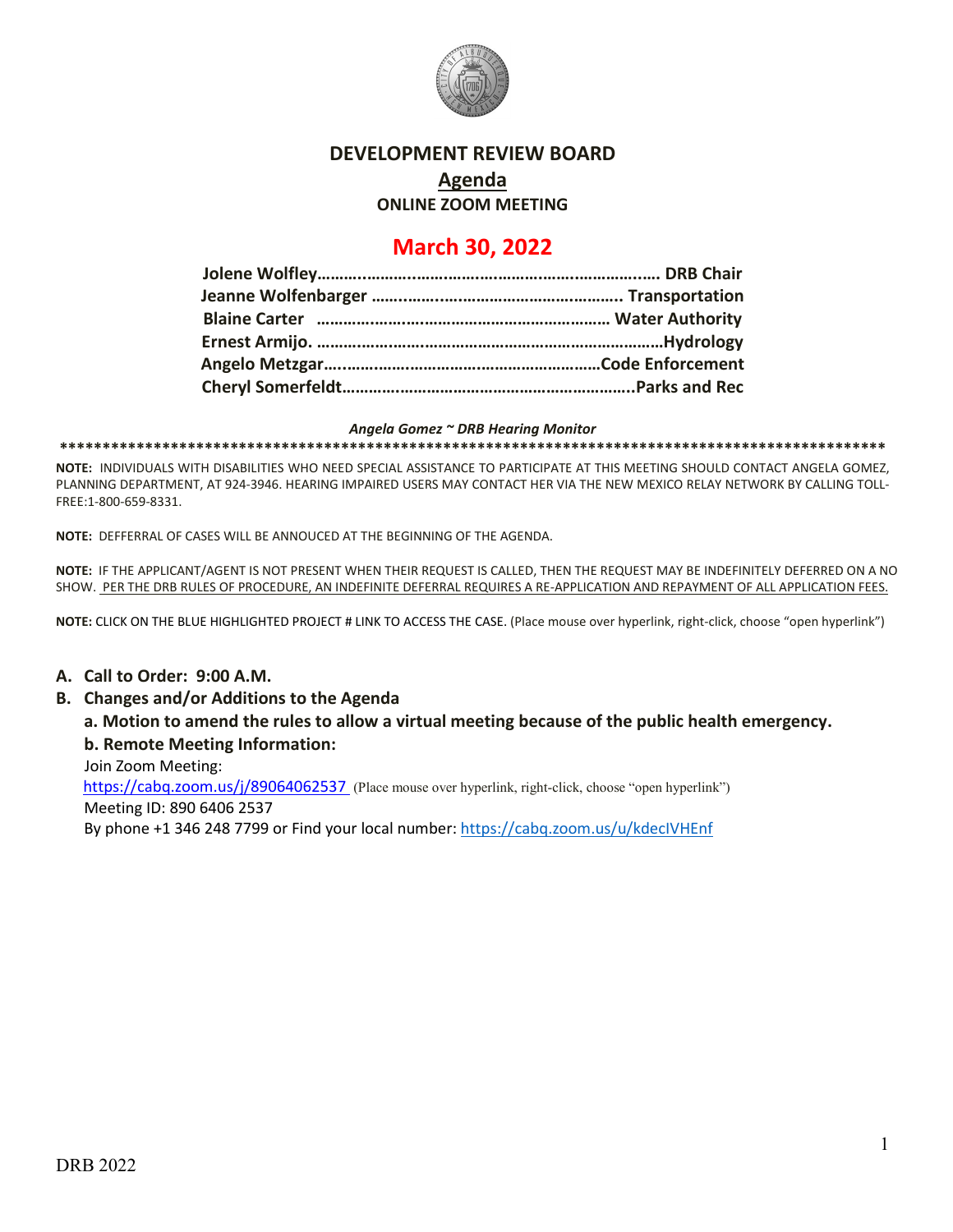| 1. | PR-2021-006307<br>SI-2022-00327 - SITE PLAN                                                                                  | <b>CONSENSUS PLANNING INC./JACQUELINE FISHMAN agent</b><br>for LEGACY DEVELOPMENT & MANAGEMENT LLC requests<br>the aforementioned action(s) for all or a portion of: LOTS<br>6,7 AND 26A BLOCK 25 TRACT A UNIT B, NORTH<br>ALBUQUERQUE ACRES zoned MX-L, located on GLENDALE<br>AVE NE between SAN PEDRO DR NE and LOUISIANA BLVD<br>NE containing approximately 3.77 acre(s). (B-18) [Deferred<br>from 3/9/22.<br><b>PROPERTY OWNERS: SMI ABQ ASSETS LLC DBA DANIELS FUNERAL</b><br><b>SERVICES</b><br><b>REQUEST:</b> SITE PLAN FOR 120-UNIT MULTI-FAMILY RESIDENTIAL<br>DEVELOPMENT                                                                     |
|----|------------------------------------------------------------------------------------------------------------------------------|------------------------------------------------------------------------------------------------------------------------------------------------------------------------------------------------------------------------------------------------------------------------------------------------------------------------------------------------------------------------------------------------------------------------------------------------------------------------------------------------------------------------------------------------------------------------------------------------------------------------------------------------------------|
| 2. | PR-2021-006307<br>SD-2022-00034 - PRELIMINARY/FINAL<br><b>PLAT</b><br>SD-2022-00035 - VACATION OF PRIVATE<br><b>EASEMENT</b> | CSI - CARTESIAN SURVEY'S INC. agent for LEGACY<br>DEVELOPMENT & MANAGEMENT LLC requests the<br>aforementioned action(s) for all or a portion of: LOTS 6,7<br>26A BLOCK 25 TRACT A UNIT B, NORTH<br><b>AND</b><br>ALBUQUERQUE ACRES zoned MX-L, located on GLENDALE<br>AVE NE between SAN PEDRO DR NE and LOUISIANA BLVD<br>NE containing approximately 3.9970 acre(s). (B-18) [Deferred]<br>from 3/9/22.<br>PROPERTY OWNERS: : SMI ABQ ASSETS LLC DBA DANIELS FUNERAL<br><b>SERVICES</b><br>REQUEST: ELIMINATE INTERIOR LOT LINES OF 3 EXISTING LOTS TO<br>CREATE ONE NEW LOT, VACATE A PORTION OF AN EXISTING PRIVATE<br><b>EASEMENT/ GRANT EASEMENTS</b> |

# *MAJOR CASES*

**3. [PR-2021-005816](http://data.cabq.gov/government/planning/DRB/PR-2021-005816/DRB%20Submittals/)  SI-2021-02066 - EPC FINAL SITE PLAN SIGN-OFF CONSENSUS PLANNING INC.** agent for **JB HOLDINGS LLC/ TAKE FIVE CARWASH** requests the aforementioned action(s) for all or a portion of: **LOT 2-C, COTTONWOOD CROSSING PHASE II** zoned **MX-L**, located at **10084 COORS BLVD NW between COORS BYPASS and SEVEN BAR LOOP**  containing approximately **0.7876** acre(s). **(B-14)** *[12/15/21, 2/2/22, 3/16/22]*

> **PROPERTY OWNERS**: JB HOLDINGS , LLC **REQUEST**: DRB SIGN OFF OF EPC APPROVED CAR WASH FACILITY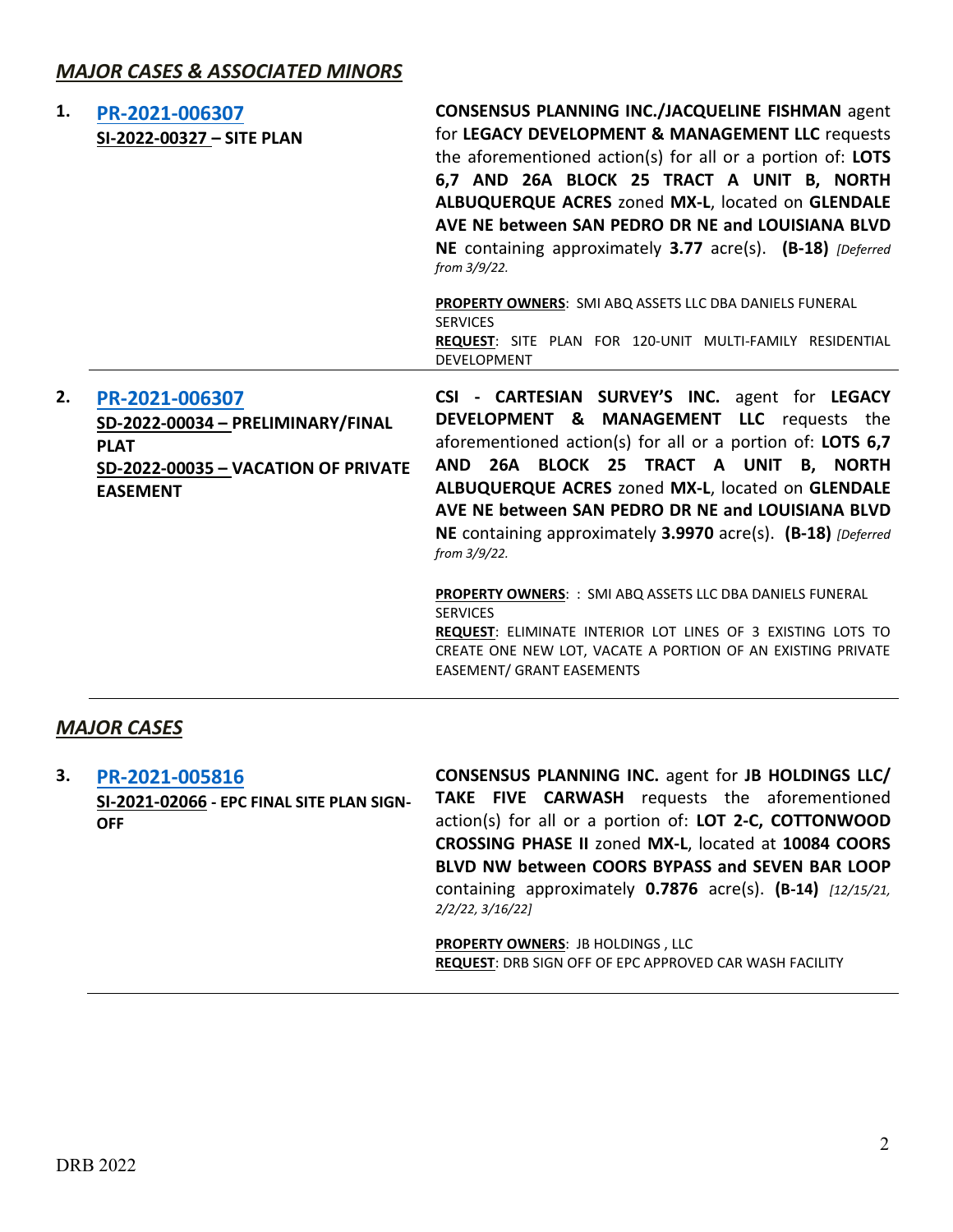### **4. [PR-2019-002042](http://data.cabq.gov/government/planning/DRB/PR-2019-002042/DRB%20Submittals/)**

**SD-2022-00020 – PRELIMINARY PLAT SD-2022-00048 – VACATION OF PUBLIC EASEMENT SD-2022-00049– VACATION OF PUBLIC EASEMENT SD-2022-00050– VACATION OF PUBLIC EASEMENT SD-2022-00051– VACATION OF PUBLIC EASEMENT SD-2022-00052- VACATION OF PRIVATE EASEMENT SD-2022-00053- VACATION OF PRIVATE EASEMENT VA-2022-00069** - **IDO WAIVER VA-2022-00071** - **DEFERRAL OF SIDEWALK CONSTRUCTION**

**CSI – CARTESIAN SURVEY'S INC.** agent for **SOLARE COLLEGIATE FOUNDATION** requests the aforementioned action(s) for all or a portion of: **12-B-1-A and 12-B-1-B, EL RANCHO GRANDE 1** zoned **MX-M**, located at **8801 GIBSON BLVD SW between 98TH ST SW and BARBADOS AVE SW**  containing approximately **10.9989** acre(s). **(M-9)** *[Deferred from 3/9/22]*

**PROPERTY OWNERS**: SOLARE COLLEGIATE FOUNDATION **REQUEST**: MAJOR PRELIMINARY PLAT

### **5. [PR-2021-004968](http://data.cabq.gov/government/planning/DRB/PR-2021-004968/DRB%20Submittals/PR-2021-004968_Mar_30_2022_Supp/)**

**Sketch plat 1-27-2021**

**SD-2021-00260 – PRELIMINARY PLAT VA-2021-00453 – WAIVER TO STREET FACING REAR YARD VA-2021-00455 – TEMPORARY DEFERRALOF SIDEWALK VA-2021-00452 – SIDEWALK WAIVER VA-2021-00454 – WAIVER TO BLOCK LENGTH**

**BOHANNAN HUSTON, INC.** agent for **ELK HAVEN** requests the aforementioned action(s) for all or a portion of: **TRACT B-1 & B-2, LA CUENTISTA SUBDIVISION** zoned **R-ML**, located on **ROSA PARKS RD NW between UNSER BLVD NW and KIMMICK DR NW** containing approximately **59.0**  acre(s). **(C-10)** *[Deferred from 1/5/22, 2/9/22]*

**PROPERTY OWNERS**: ELK HAVEN LLC **REQUEST**: PRELIMINARY PLAT AND ASSOCIATED WAIVER

**6.**

**[PR-2021-005628](http://data.cabq.gov/government/planning/DRB/PR-2021-005628/DRB%20Submittals/) IDO 2020 SD-2021-00214 – PRELIMINARY PLAT** **BOHANNAN HUSTON INC.** agent for **MDS INVESTMENTS, LLC** requests the aforementioned action(s) for all or a portion of: **TRACT A-1-A-1-A, MESA DEL SOL INNOVATION PARK** zoned **PC**, located on **UNIVERSITY BLVD SE between STRYKER RD and UNIVERSITY BLVD** containing approximately **1598.6338** acre(s). **(R-14, S-14-17, T-15- 17)** *[Deferred from 11/17/21, 12/8/21, 12/15/21, 1/5/22, 1/12/22, 2/2/22, 2/9/22, 3/2/22, 3/9/2, 3/16/22]*

#### **PROPERTY OWNERS**: MDS INVESTMENTS, LLC

**REQUEST**: PRELIMINARY PLAT AND BULK LAND PLAT FOR FUTURE TRACT N AND THE RE-PLAT OF TRACT A-1-A1-A TO DEDICATE RIGHT OF WAY FOR MESA DEL SOL TOWN CENTER.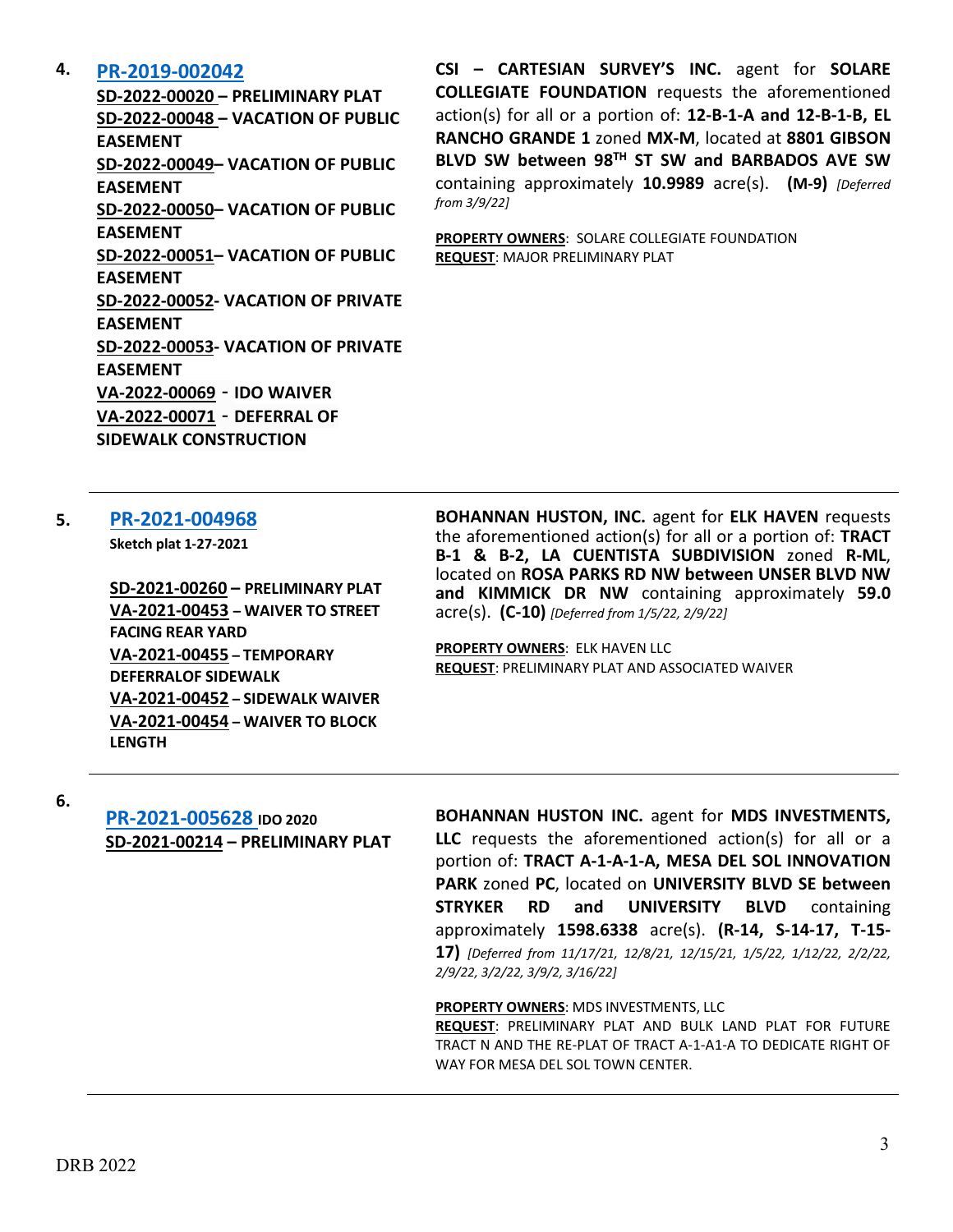| 7.  | PR-2021-006336<br>SI-2021-02091 - SITE PLAN                                                                                                    | TIERRA WEST, LLC - VINCE CARRICA agent for DENNIS<br><b>ROMERO</b> requests the aforementioned action(s) for all or a<br>portion of: LOT 1, BLOCK 3 TOWN OF ATRISCO GRANT<br>zoned NR-BP, located on 10320 CENTRAL AVE SW between<br><b>CENTRAL AVE</b><br>and<br><b>SUNSET</b><br><b>GARDENS</b> containing<br>approximately 4.0 $\arccos 1$ (L-08) [Deferred from 1/5/22, 1/19/22,<br>1/26/22, 3/2/22, 3/9/22]<br><b>PROPERTY OWNERS: DENNIS ROMERO</b><br>REQUEST: DRB SITE PLAN FOR SELF STORAGE FACILITY |
|-----|------------------------------------------------------------------------------------------------------------------------------------------------|---------------------------------------------------------------------------------------------------------------------------------------------------------------------------------------------------------------------------------------------------------------------------------------------------------------------------------------------------------------------------------------------------------------------------------------------------------------------------------------------------------------|
| 8.  | PR-2021-005195<br>SI-2021-01747 - SITE PLAN                                                                                                    | DEKKER/PERICH/SABATINI - WILL GLEASON agent for<br>JC SIX LLC requests the aforementioned action(s) for all or<br>a portion of: TRACT 6A-1, UNIT 1, JOURNAL CENTER<br>PHASE 2 zoned MX-H, located on 7501 JEFFERSON ST NE<br>between JEFFERSON ST and MASTHEAD ST NE containing<br>approximately 5.1536 acre(s). (D-17) [Deferred from 11/10/21,<br>12/1/21, 12/15/21, 1/5/22, 1/19/22, 2/2/22, 2/16/22]                                                                                                      |
|     |                                                                                                                                                | <b>PROPERTY OWNERS: JC SIX LLC</b><br>REQUEST: SITE PLAN APPROVAL REQUEST FOR MULTI-FAMILY<br>APARTMENT HOME COMMUNITY                                                                                                                                                                                                                                                                                                                                                                                        |
| 9.  | PR-2021-005482<br><b>Sketch plat 5-26-2021</b><br>SD-2022-00036 - PRELIMINARY PLAT                                                             | GALLOWAY & COMPANY, INC./A ARON MCLEAN agent for<br>I-25 & GIBSON LLC/ WES BUTERO requests the<br>aforementioned action(s) for all or a portion of: TRACTS A-<br>1A, B-1 AND C-1, LOVELACE HEIGHTS ADDITION zoned<br>NR-C, located at 2121 YALE BLVD SE between GIBSON<br>BLVD SE and MILE RD containing approximately 7.18<br>$\text{acre}(s)$ . (M-15)                                                                                                                                                      |
|     |                                                                                                                                                | PROPERTY OWNERS: 125 & GIBSON LLC<br>REQUEST: SUBDIVIDE 3 EXISTING TRACTS INTO 6 COMMERCIAL LOTS<br>WITH ASSOCIATED INFRASTRUCTURE IMPROVEMENTS                                                                                                                                                                                                                                                                                                                                                               |
| 10. | PR-2018-001398<br>SD-2021-00242 - PRELIMINARY PLAT<br>VA-2021-00447- SIDEWALK WAIVER<br>SD-2021-01966 - EPC FINAL SITE PLAN<br><b>SIGN OFF</b> | JAG PLANNING & ZONING/JUANITA GARCIA agent for<br>DARRYL CHITWOOD - ECO GREEN BUILDING requests the<br>aforementioned action(s) for all or a portion of: <b>TRACT B,</b><br>LANDS OF ELLA G. ROSSITER zoned PD, located on 704<br>GRIEGOS RD NW between 7TH ST NW and 9th ST NW<br>containing approximately 0.75 acre(s). (F-14) [Deferred from<br>12/15/12, 1/5/22, 1/26/22, 2/16/22, 3/2/22, 3/16/22]<br>PROPERTY OWNERS: DARRYL CHITWOOD<br><b>REQUEST: PRELIMINARY PLAT, SIDEWALK WAIVER</b>              |

*\*\* AGENT REQUESTS DEFERRAL TO APRIL 13TH, 2022.*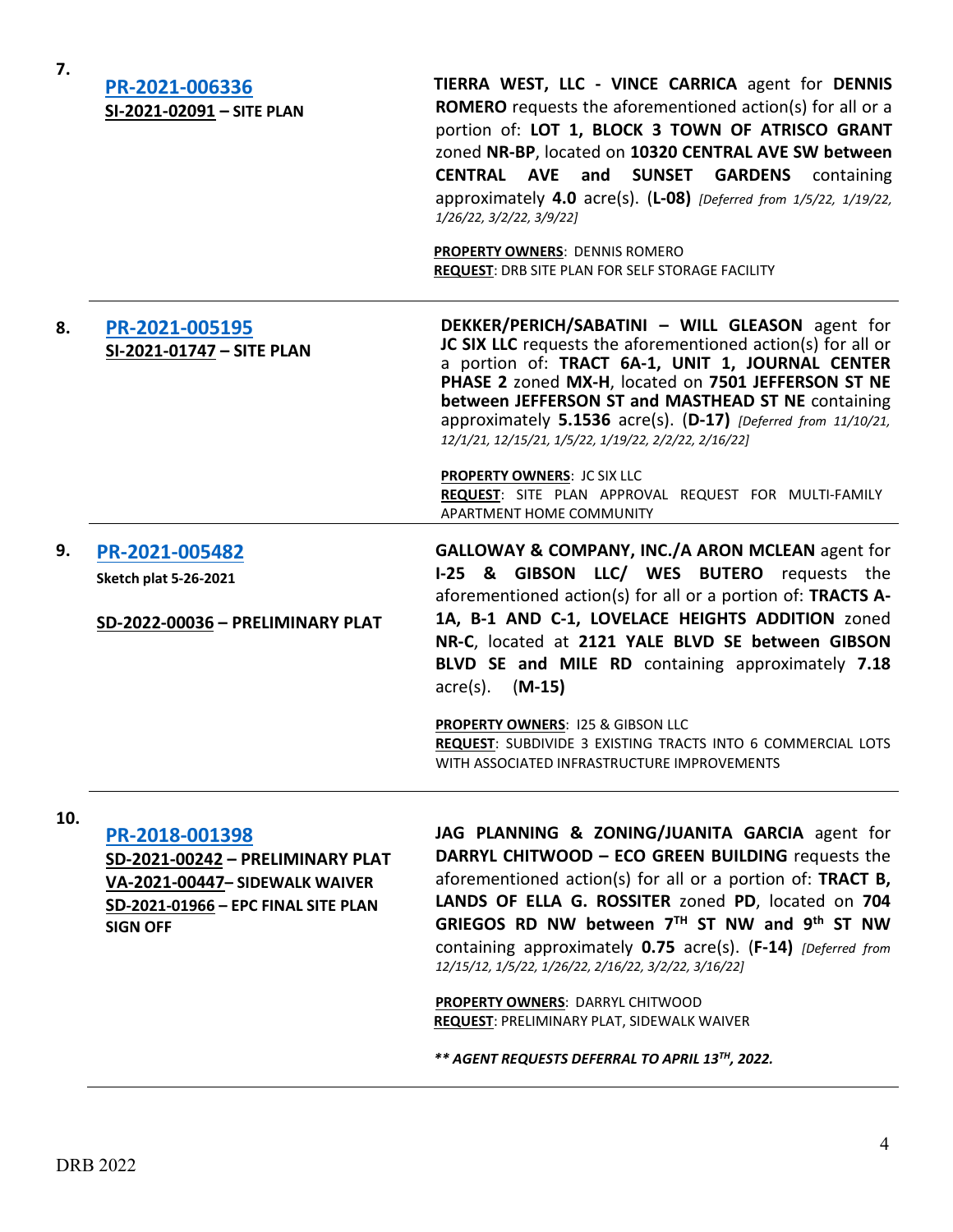| 11. | PR-2021-005984<br>SD-2022-00014 - VACATION OF<br><b>RIGHT OF WAY</b> | JAG PLANNING & ZONING, LLC/JUANITA GARCIA agent for<br>VICTOR WUAMETT/HERREN-OPHIR requests the aforeme-<br>ntioned action(s) for all or a portion of: LOT B-1, LOT A-1 &<br>LOT 11 BLOCK 9, RIDGE PARK ADDITION zoned MX-L,<br>located at 2109-2111 SAN MATEO BLVD NE between<br><b>INDIAN SCHOOL NE and HAINES NE containing approx-</b><br>imately 0.4017 acre(s). (J-17) [Deferred from 3/9/22]<br>PROPERTY OWNERS: HERRIN-OPHIR LLC<br><b>REQUEST: VACATE A PORTION OF SAN MATEO BOULEVARD</b><br>** AGENT REQUESTS DEFERRAL TO APRIL 13TH, 2022. |
|-----|----------------------------------------------------------------------|--------------------------------------------------------------------------------------------------------------------------------------------------------------------------------------------------------------------------------------------------------------------------------------------------------------------------------------------------------------------------------------------------------------------------------------------------------------------------------------------------------------------------------------------------------|
| 12. | PR-2018-001346<br>SI-2022-00184 - SITE PLAN AMENDMENT                | SUSTAINABILITY ENGINEERING GROUP, LLC/ KEVIN ZENK<br>requests the aforementioned action(s) for all or a portion<br>of: 1-A, BLOCK 29, UNIT B, NORTH ALBUQUERQUE ACRES<br>zoned NR-BP, located on SOUTHEAST CORNER of<br>ALAMEDA BLVD and SAN PEDRO containing approximately<br><b>1.001</b> acre(s). $(C-18)$ [Deferred from 2/16/22]<br>PROPERTY OWNERS: GREEN JEANS WEST LLC<br>REQUEST: SITE PLAN APPLICATION FOR NEW 2-LANE DRIVE THRU<br><b>RESTAURANT</b>                                                                                        |
| 13. | PR-2021-005439<br>SD-2022-00027 - PRELIMINARY PLAT                   | MODULUS ARCHITECTS, INC. & LAND USE PLANNING<br>agent for DEEPESH KHOLWADWALA C/O SUN CAPITAL<br>HOTEL requests the aforementioned action(s) for all or a<br>portion of: LT 2-A-1-B-2-B-2, 2-A-1-B-2-B-3, 3-A-1-A, ABQ<br>WEST UNIT 2, zoned MX-M, located on HIGH ASSETS WAY<br>between PASEO DEL NORTE NW and EAGLE RANCH RD<br>NW containing approximately 4.079 acre(s). (C-13) [Deferred<br>from 3/16/22]                                                                                                                                         |
|     |                                                                      | <b>PROPERTY OWNERS: ZIA TRUST INC CUSTODIAN SHAFFER JASON A IRA</b><br><b>REQUEST: SUBDIVIDE 3 EXISTING PARCESL INTO 2 TRACTS, VACATE</b><br>EXISTING PRIVATE ACCESS, DRAINAGE, SIDEWALK AND UTILITY<br>EASEMENTS, GRANT CROSS LOT DRAINAGE EASEMENT                                                                                                                                                                                                                                                                                                   |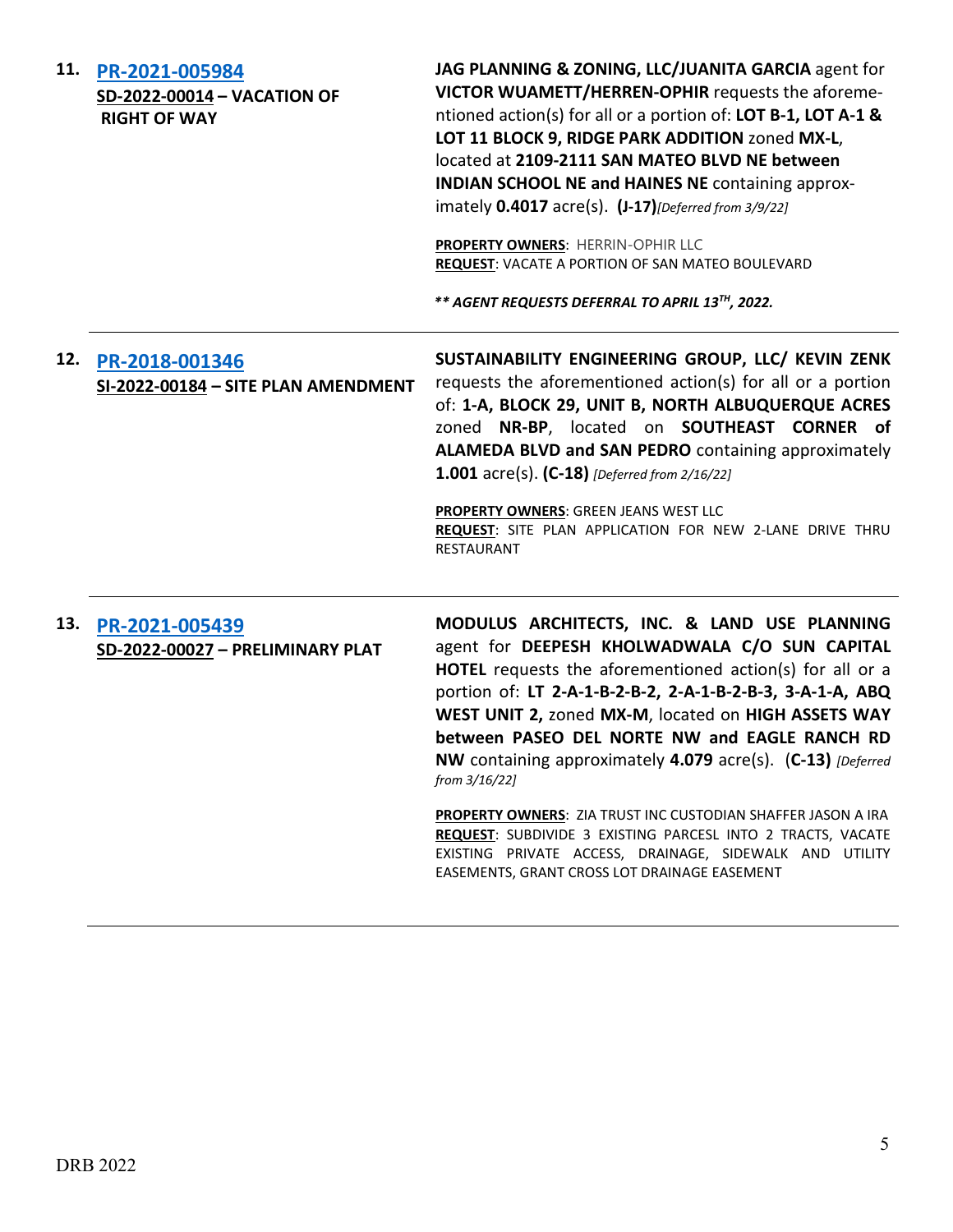| 14. | PR-2019-003021<br>SI-2022-00308 - SITE PLAN AMENDMENT                                                                        | STUDIO SOUTHWEST ARCHITECTS, INC. agent for UPTOWN<br><b>TOWER LLC</b> requests the aforementioned action(s) for all or<br>a portion of: 5-A-1, BLOCK C, LOUISIANA SUBDIVISION<br>zoned MX-H, located at 2440 LOUISIANA BLVD NE<br>between MENAUL BLVD NE and INDIAN SCHOOL RD NE<br>containing approximately 1.2137 acre(s). (H-19) [Deferred from<br>$3/2/22$ ]                       |
|-----|------------------------------------------------------------------------------------------------------------------------------|-----------------------------------------------------------------------------------------------------------------------------------------------------------------------------------------------------------------------------------------------------------------------------------------------------------------------------------------------------------------------------------------|
|     |                                                                                                                              | PROPERTY OWNERS: UPTOWN TOWER LLC & ALLEN FAMILY INVEST<br>MENTS LLC & ALLEN FAMILY INVESTMENTS 2<br>REQUEST: MAJOR AMENDMENT FOR SITE DEVELOPMENT PLAN FOR<br>ONE STORY 5,881 SQ FT OFFICE BUILDING                                                                                                                                                                                    |
| 15. | PR-2021-005864<br>(AKA: PR-2019-002402)<br>SI-2021-002080 - SITE PLAN                                                        | <b>BOWMAN CONSULTING GROUP</b> requests the afore-<br>mentioned action(s) for all or a portion of: LOT 12, UNIT 5,<br>AVALON SUBDIVISION zoned NR-BP, located on 98TH<br>containing approximately 1.46 acre(s). (K-9) [Deferred from<br>1/5/22, 1/12/22, 2/9/22, 3/16/22]<br>PROPERTY OWNERS: KEVIN MATTSON-RS BLUEWATER LLC<br><b>REQUEST: DRB SITE PLAN FOR DRIVE THRU RESTAURANT</b> |
| 16. | PR-2022-0006630<br>SD-2022-00024 - VACATION OF PUBLIC<br><b>EASEMENT</b><br>SD-2022-00025 - PRELIMINARY/FINAL<br><b>PLAT</b> | ALDRICH LAND SURVEYING agent for CARMEN SANDOVAL<br>requests the aforementioned action(s) for all or a portion<br>of: LOT 17, OXBOW VILLAGE zoned R-1D, located at 3809<br>OXBOW VILLAGE LN NW containing approximately 0.2240<br>$\textsf{acre}(s)$ . (G-11) [Deferred from 3/2/22, 3/16/22]                                                                                           |
|     | VA-2022-00065 - SIDEWALK WAIVER                                                                                              | PROPERTY OWNERS: SANDOVAL CARMEN<br>REQUEST: VACATE PORTION OF REMAINING ABCWUA PUBLIC<br>SANITARY SEWER AND WATERLINE EASEMENT<br>** AGENT REQUESTS DEFERRAL TO APRIL 13TH, 2022.                                                                                                                                                                                                      |

*MINOR CASES*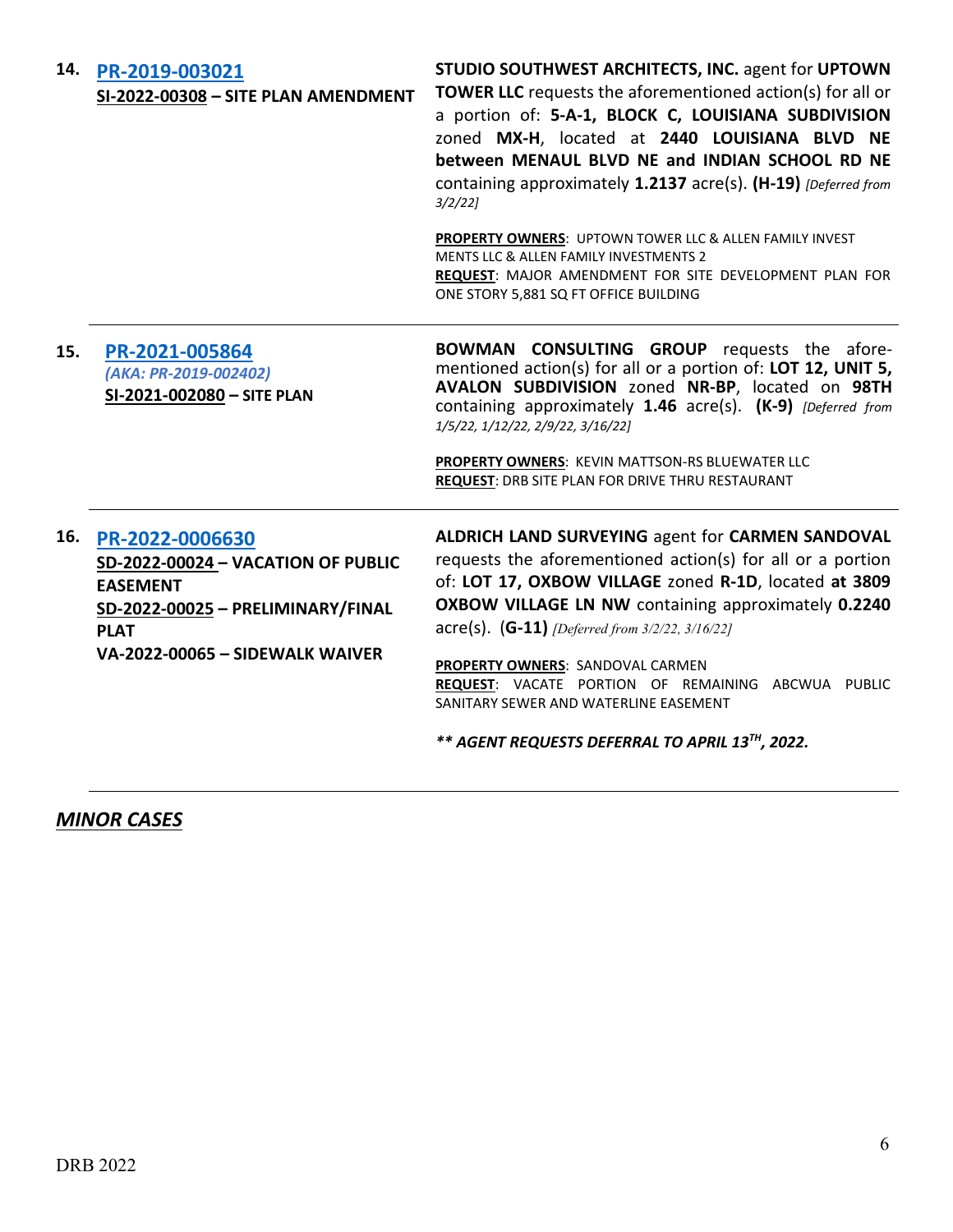| 17. | PR-2022-006762<br>SD-2022-00043 - PRELIMINARY/FINAL<br><b>PLAT</b>     | ALDRICH LAND SURVEYING - TIM ALDRICH agent for<br>STEVEN R. CHAMBERLIN AND SUSAN CHAMBERLIN<br>requests the aforementioned action(s) for all or a portion<br>of: LOT 2, ALVARADO GARDENS zoned R-A, located at 2217<br>MATTHEW AVE NW between HARVEST LANE NW and<br><b>CORIANDA CT NW</b> containing approximately 0.5327<br>$acres(s)$ . (G-13)<br><b>PROPERTY OWNERS: CHAMBERLIN STEVEN R &amp; SUSAN</b><br>REQUEST: DIVIDE LOT 24 INTO 2 TRACTS, GRANT PRIVATE ACCESS<br>EASEMENT, PRIVATE SANITARY SEER AND WATER SERVICE EASEMENT<br>AND PUBLIC UTILITY EASEMENT |
|-----|------------------------------------------------------------------------|-------------------------------------------------------------------------------------------------------------------------------------------------------------------------------------------------------------------------------------------------------------------------------------------------------------------------------------------------------------------------------------------------------------------------------------------------------------------------------------------------------------------------------------------------------------------------|
|     | 18. PR-2019-002668<br>SD-2022-00044 - PRELIMINARY/FINAL<br><b>PLAT</b> | ALDRICH LAND SURVEYING - TIM ALDRICH agent for<br><b>SELF</b><br><b>STORAGE,</b><br>INC.<br><b>SECURITY</b><br>requests<br>the<br>aforementioned action(s) for all or a portion of: LOT 28-A,<br>INTERSTATE INDUSTRIAL TRACT zoned NR-LM, located at<br>ELLISON ST NE between<br><b>ELLISON</b><br>4000<br>NE and<br>WASHINGTON ST NE containing approximately 4.9146<br>acre(s). (D-17)<br>PROPERTY OWNERS: SECURITY SELF STORAGE INC<br>REQUEST: PROPERTY DIVISION TO CREATE SEPERATE LOT FOR AMAFCA<br><b>DRAINAGE CHANNEL</b>                                       |
| 19. | PR-2019-003092<br>SD-2022-00009 - PRELIMINARY/FINAL<br><b>PLAT</b>     | TIERRA WEST, LLC agent for SWCW LLC requests the<br>aforementioned action(s) for all or a portion of: LOT 9-A<br>REPLAT OF LOTS 9 & 10, BLOCK 32, RIDGECREST ADDITION<br>zoned MX-M, located at 1425 SAN MATEO BLVD between<br>SAN MATEO BLVD and GIBSON BLVD containing<br>approximately 0.28 acre(s). (L-17) [Deferred from 2/2/22, 2/16/22,<br>3/2/22, 3/9/22<br>PROPERTY OWNERS: SWCW LLC<br><b>REQUEST: MINOR PRELIMINARY/FINAL PLAT REVIEW</b><br>** AGENT REQUESTS DEFERRAL TO APRIL 6 <sup>TH</sup> , 2022.                                                     |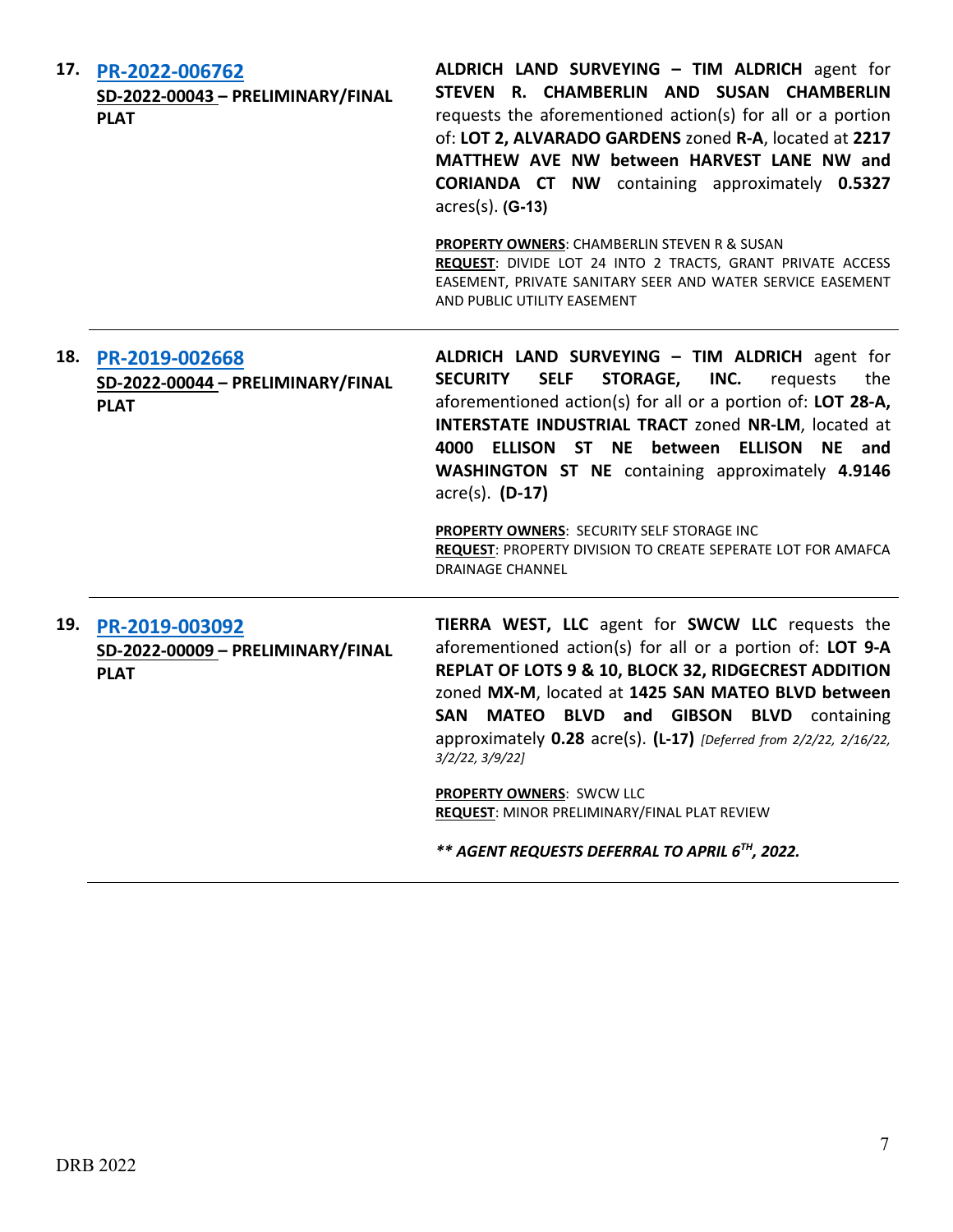| 20. | PR-2021-005687<br>SI-2022-00316 - EPC SITE PLAN FINAL<br><b>SIGN-OFF</b>                      | <b>CONSENSUS PLANNING INC. agent for ALAMO CENTER LLC</b><br>requests the aforementioned action(s) for all or a portion<br>of: TRACT C, ALAMEDA WEST zoned MX-M, located at<br>10127 COORS BLVD NW between 7 BAR LOOP NW and<br>OLD AIRPORT RD NW containing approximately 0.8642<br>$\text{acre}(s)$ . (B-14) [Deferred from 2/16/22]<br>PROPERTY OWNERS: ALAMO CENTER LLC<br>REQUEST: SITE PLAN SIGN-OFF FOR PREVIOUSLY APPROVED STIE PLAN<br>AMENDMENT TO ALLOW FOR COMMERCIAL DEVELOPMENT ON A<br>PARCEL PREVIOUSLY USED AS A DRAINAGE POND THAT HAS BEEN |
|-----|-----------------------------------------------------------------------------------------------|---------------------------------------------------------------------------------------------------------------------------------------------------------------------------------------------------------------------------------------------------------------------------------------------------------------------------------------------------------------------------------------------------------------------------------------------------------------------------------------------------------------------------------------------------------------|
|     |                                                                                               | PARTIALLY RECLAIMED.                                                                                                                                                                                                                                                                                                                                                                                                                                                                                                                                          |
| 21. | PR-2021-005089<br>SD-2022-00037 - PRELIMINARY/FINAL<br><b>PLAT</b>                            | <b>SUPREME INVESTMENTS, LLC</b> requests the aforementioned<br>action(s) for all or a portion of: LOT 2, PLAT OF FAITH<br>ADDITION zoned MX-T, located at 4700 EUBANK BLVD NW<br>between OSUNA RD. and LAGRIMA DE ORO RD containing<br>approximately 2.3467 acre(s). (F-21) [Deferred from 3/9/22]<br><b>PROPERTY OWNERS: LUCERO STEVE &amp; HOPE</b>                                                                                                                                                                                                         |
|     |                                                                                               | <b>REQUEST: SUBDIVIDE EXISTING PARCEL INTO TWO TRACTS</b>                                                                                                                                                                                                                                                                                                                                                                                                                                                                                                     |
| 22. | PR-2021-005009 IDO 2019<br>SD-2021-00091 - PRELIMINARY/<br><b>FINALPLAT</b>                   | WAYJOHN SURVEYING INC. agent(s) for BLAKES LOTA<br><b>BURGER LLC</b> request(s) the aforementioned action(s) for all<br>or a portion of PARCELS 6 THRU 10, ATRISCO BUSINESS<br>PARK zoned MX-M, located at NE Corner of COORS BLVD<br>and FORTUNA ROAD, containing approximately 1.3523<br>acre(s). (J-10) [Deferred from 5/19/21, 7/14/21, 8/4/21, 8/18/21,<br>10/20/21, 12/1/21, 1/5/22. 2/2/22, 2/16/22, 3/2/22, 3/16/22]<br><b>PROPERTY OWNERS: BLAKE'S LOTABURGER</b><br>REQUEST: COMBINE 5 LOTS INTO ONE LOT                                            |
| 23. | PR-2019-002824<br>SD-2022-00045 - PRELIMINARY/<br><b>FINAL PLAT</b><br>Sketch plat 10-27-2020 | CSI - CARTESIAN SURVEYS, INC. agent for HOMES DIRECT<br>requests the aforementioned action(s) for all or a portion<br>of: LOTS 6A-1 and 6A-2, BROADWAY INDUSTRIAL CENTER,<br>UNIT 2 zoned NR-LM, located on SAN JOSE AVE SE<br>between BROADWAY BLVD SE and KARSTEN CT SE<br>containing approximately $2.7444$ acre(s). (M-14)<br>PROPERTY OWNERS: GRITTON RAY & PATRICIA R<br>REQUEST: LOT LINE ELIMINATION, GRANT EASEMENTS, DEDICATE<br><b>RIGHT OF WAY</b>                                                                                                |